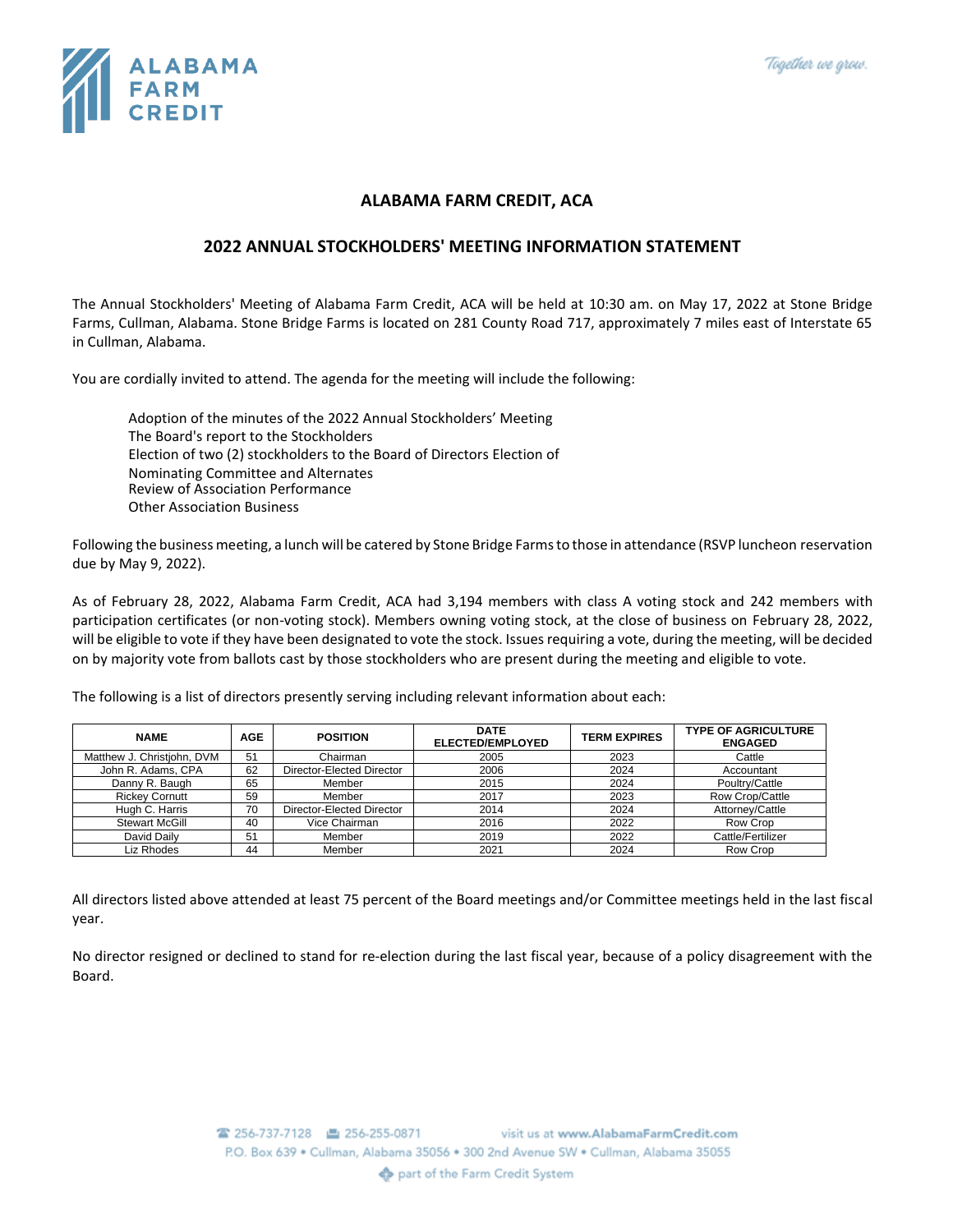

Per section 611.220 of FCA Regulations, associations with total assets exceeding \$500 million as of January 1 of each year, must have no fewer than two (2) board appointed directors on the Board. Section 611.210 of the FCA Regulations requires, at all times, at least one (1) Association director, whether stockholder elected, or board appointed, shall be a financial expert. Association bylaws section 410.2b states that the directors elected by the Stockholders (BOD) shall conduct a search for eligible candidates willing to serve as board appointed directors and by majority vote of the stockholder-elected directors (BOD), at a duly called meeting, shall elect a candidate to fill each board appointed position. Board appointed directors cannot be an officer, employee or stockholder of a Farm Credit bank or association. The Board re-appointed Hugh C. Harris to the Board, at a meeting held in June 2020. Mr. Harris's three (3) year term began on July 01, 2020 and will expire June 30, 2023. The Board re-appointed John R. Adams, CPA to the Board, for another three (3) year term beginning November 1, 2021, serving as Director/Financial Expert until October 31, 2024.

You should have the Association Annual Report to Stockholders for the year ending December 31, 2021. This financial report is for your information and review at your leisure and can also be viewed on the Association's website www.alabamafarmcredit.com. The Association has not changed its external auditor since the last annual meeting and recently issued an annual report to shareholders and has not had any disagreements with said external auditor.

There have been no material changes in the matters disclosed in the annual report to stockholders, since the date the report was issued.

There have been no transactions or events, ofthe type required to be disclosed, pursuantto FCA regulation 620.6(e) and 620.6(f), between the Association and its senior officers or directors, since the end of the last fiscal year and through the date of this letter that have not already been disclosed in the annual report to shareholders.

There have been no loans to senior officers or directors, or to any organization affiliated with such persons, or to any immediate family member who resides in the same household as such person, or in whose loan or business operation such person has a material financial or legal interest, that involved more than normal risk of collectability.

Although no specific region of the Association is designated for each place on the Board of Directors, the Directors whose terms expire represent different areas of the Association's territory. The Nominating Committee considered candidates from these different areas in order to keep the representatives equally distributed over the Association's chartered territory, in relationship to the number of loans the Association has in these areas. Nominations will be accepted from the floor for any voting stockholders of the Association, without restriction as to location or place of residence.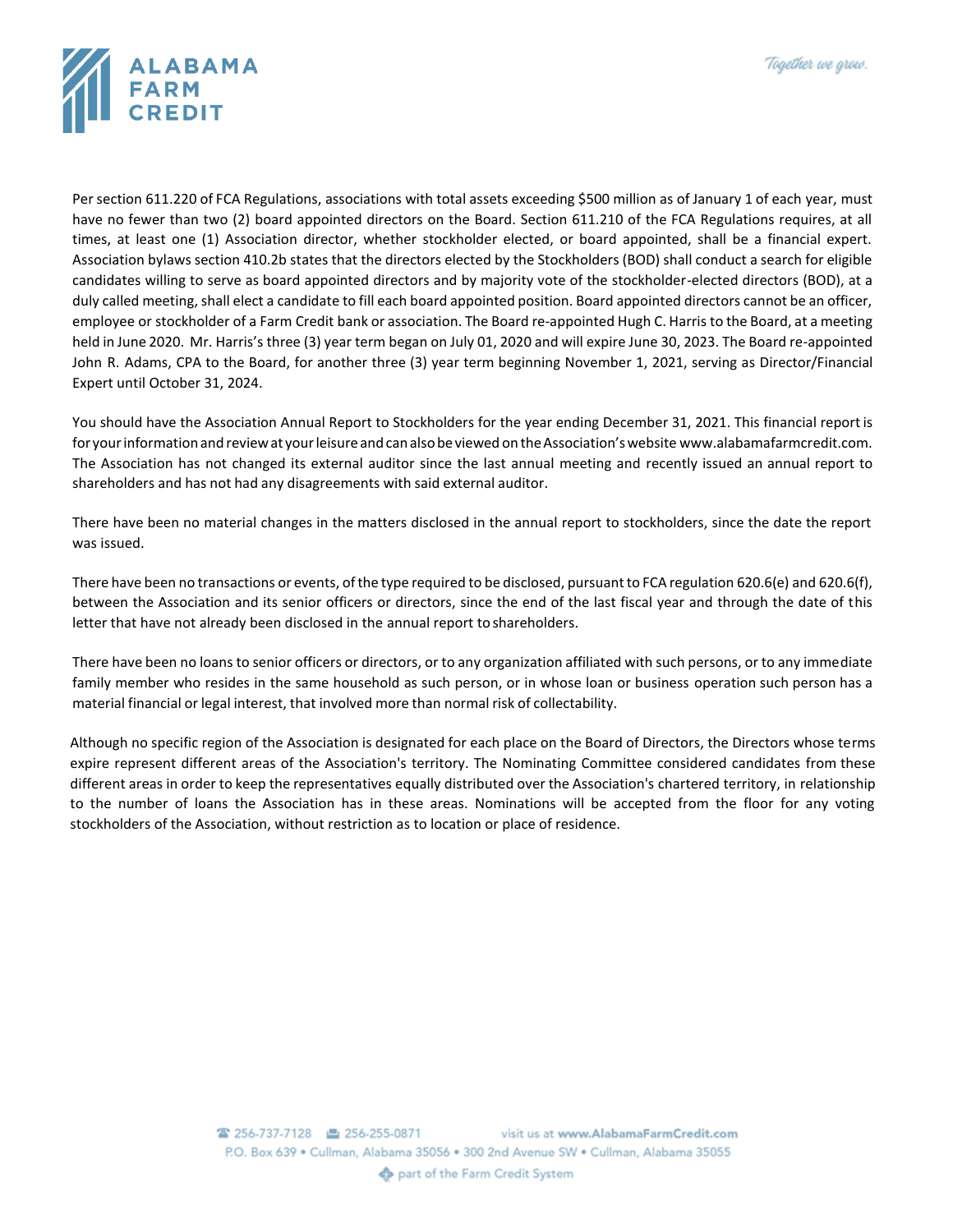

The Association Nominating Committee met on February 25, 2022, March 7, 2022 and April 8, 2022 and placed the names of the following stockholders in nomination for each position as follows:

## **POSITION I -- A THREE YEAR TERM**

**STEWART MCGILL**, Age 40. Mr. McGill is one of four managing partners and operators of Tate Farms General Partnership (Tate Farms). Tate Farms is located in Madison County and includes approximately 8,000 acres of cotton, corn, soybeans, wheat, pumpkins, as well as an Agritourism business that hosts approximately 70,000 guests each Fall. He is a member of the Alabama Farmers Federation, serves as Vice Chairman for the Association's Board of Directors, and is a member of the Association's audit committee.

**ADAM GILBERT,** Age 39. Mr. Gilbert owns Stormy Oaks and Adam Gilbert Farms, located in Jackson County, AL, where he produces crops, poultry, and cattle. His poultry division consists of four Breeder hen houses with 11,000 hens and 1,200 roosters per house. In addition, Mr. Gilbert has been a Teacher and Coach for Jackson County schools for 18 years. Mr. Gilbert served for the ALFCA Board of Trustees 2019 to January 2022 and is a current member of the local USDA in Scottsboro, AL. He received a Bachelor of Science from Cumberland University in 2005 and a Master of Biology Education from University of West Alabama in 2008.

## **POSITION II -- A THREE YEAR TERM**

**DAVID DAILY,** Age 51. Mr. Daily owns 400 brood cows, does custom hay baling, and operates a small stocker operation in Russellville, Alabama. Mr. Daily's primary business is Agricultural Sales, as the part owner of Daily AG Products and Daily Farm Supply, which sell ag-lime and fertilizer in five states. He is currently a member of the Franklin County Cattlemen's Association and the Angus Association. Mr. Daily is also a member of the Association's compensation committee.

**MELANIE MCCORMICK,** Age 34. Ms. McCormick is co-owner of McCormick Farming & Poultry LLC, located in Etowah County, AL. Ms. McCormick is responsible for farm management for a four (4) mega poultry house in production with Koch Foods of Gadsden, AL with a farm capacity of 242,000 birds, hay, and cattle production. Ms. McCormick is a member of the Alabama Poultry and Egg Association, Northeast Alabama Poultry Association, and an Accountant with ten years of banking/loan experience and five years of tax preparation.

Nominations for the above positions will be accepted from the floor at the meeting. Nominations from the floor may only be made by stockholders at the annual meeting. Such nominations only require a second by a stockholder. Any floor nomination must state that he or she accepts the nomination and each floor nominee then must provide the information referred to in FCA Regulations 611.330, 620.6(e), 620.6(f), and 620.21, in writing to the Association. The Association will provide the appropriate forms, by which a floor nominee will use to complete these required regulatory disclosures. After all matters have been voted on, a third-party independent tabulator will convene to tally the ballots. The independent tabulator shall announce the results of the election.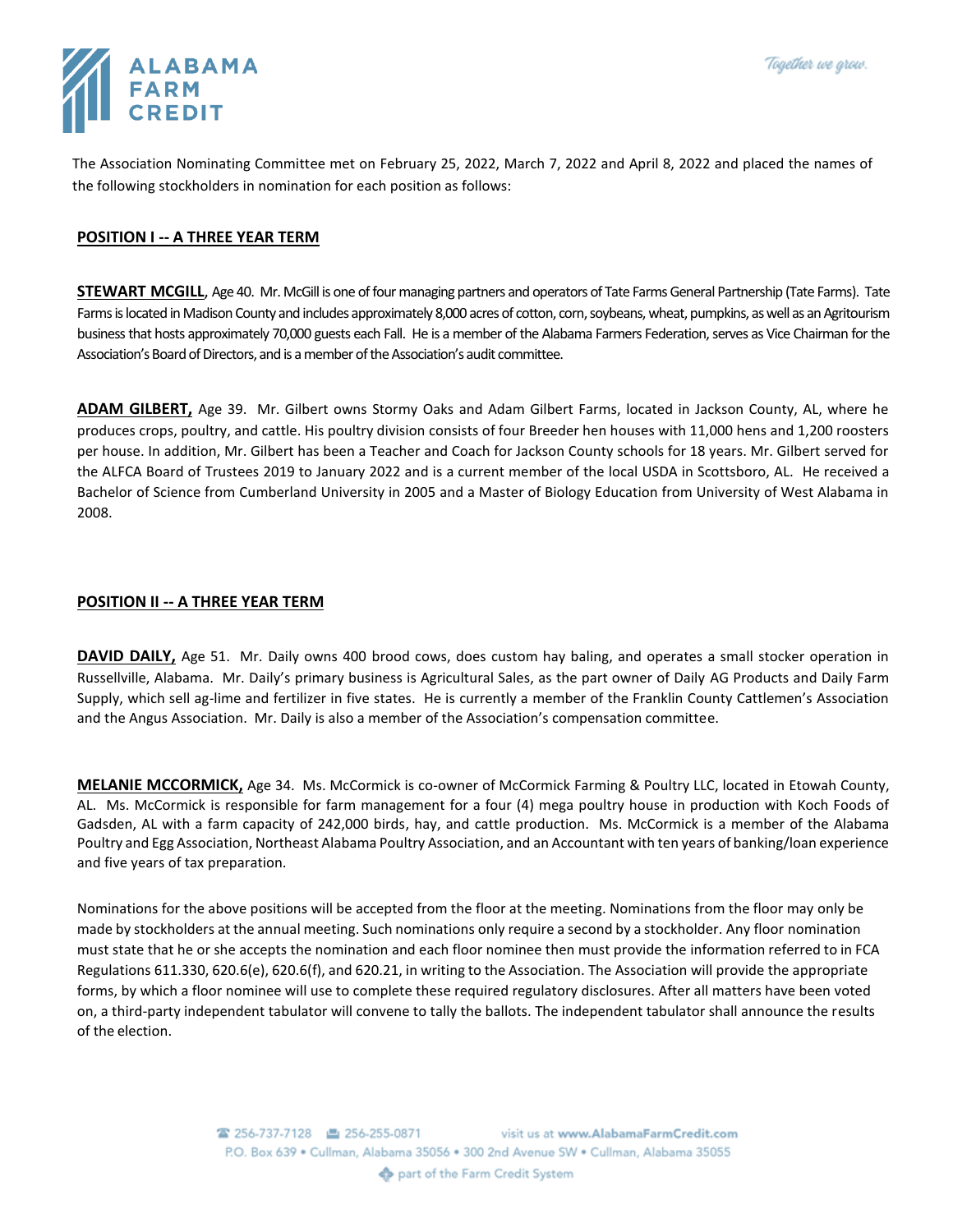

According to Association bylaws, the candidate receiving the largest number of votes for each position shall be declared elected. If the election results in a tie vote, a runoff election shall be conducted between those candidates receiving the same number of votes. The procedure for this election shall be the same as in the original election. If this runoff election results in a tie, the winner will be determined by the flip of a coin.

The Association Nominating Committee also placed the names of the following stockholders for nomination for three (3) member positions to be filled for the 2023 Nominating Committee:

- 1. **RANDALL "RANDY" BROWN,** member, age 40, is a full-time row crop farmer who grows cotton, corn, soybeans, wheat and strawberries in Madison County, Alabama.
- 2. **ANNA BRAKEFIELD**, member, age 32, partners with her father to run Red Land Cotton a one-of-a-kind, farm-tohome textile company, that creates heirloom-inspired bedding, bath, and loungewear made entirely from cotton grown on their family farm in Lawrence County.
- 3. **GANNON NUNLEY,** member, age 38, is a full-time poultry and cattle farmer in Franklin County.

The Association Nominating Committee also placed the names of the following stockholders for nomination for three (3) alternate member positions to be filled for the 2023 Nominating Committee:

- 1. **GREG JONES,** member, age 55, is a full-time farmer who owns New Market Sod Farm in Madison County and operates a hay and wheat straw business. Mr. Jones is a graduate of Auburn University with a degree in Agricultural Science.
- 2. **BRANDON JOE HARLAN**, member, age 31, owns a 400-acre cattle farm, runs 150 brood cows, harvests 2,000 bales of hay, and manages timber for family property on 1,463 acres. He produces for Cleburne, Randolph, Bullock and Tallapoosa Counties. Mr. Harlan is also an Alfa Insurance Agent in Heflin, AL where he has worked for seven years. He serves on the Cleburne County Farmers Federation Board, is the Vice Chairman for the Alfa State Wildlife Committee and is a member of First Baptist Church White Plains.
- 3. **JASON FIELDS**, member, age 36, comes from a multi-generation farm family in Danville. Mr. Fields operates a row crop and cattle farm with his dad in Morgan and Lawrence Counties where they grow cotton, corn, soybeans, and wheat. Additionally, he is a partner in a cow/calf operation in Marion County. He serves as a director with the Morgan County Farmers Federation and the Morgan County Cattlemen's Association.

The nomination and election for members to the Nominating Committee, and alternate members will be conducted separately and will follow the same Association policy and procedures as for Association director elections as outlined above, with the exception that nominations from the floor for the Nominating Committee are not required to provide any disclosures.

Please don't forget to return your Reservation Card by May 9, 2022 if you plan to attend the luncheon. This will allow us to determine an accurate number attending. We look forward to seeing you there. Thank you.